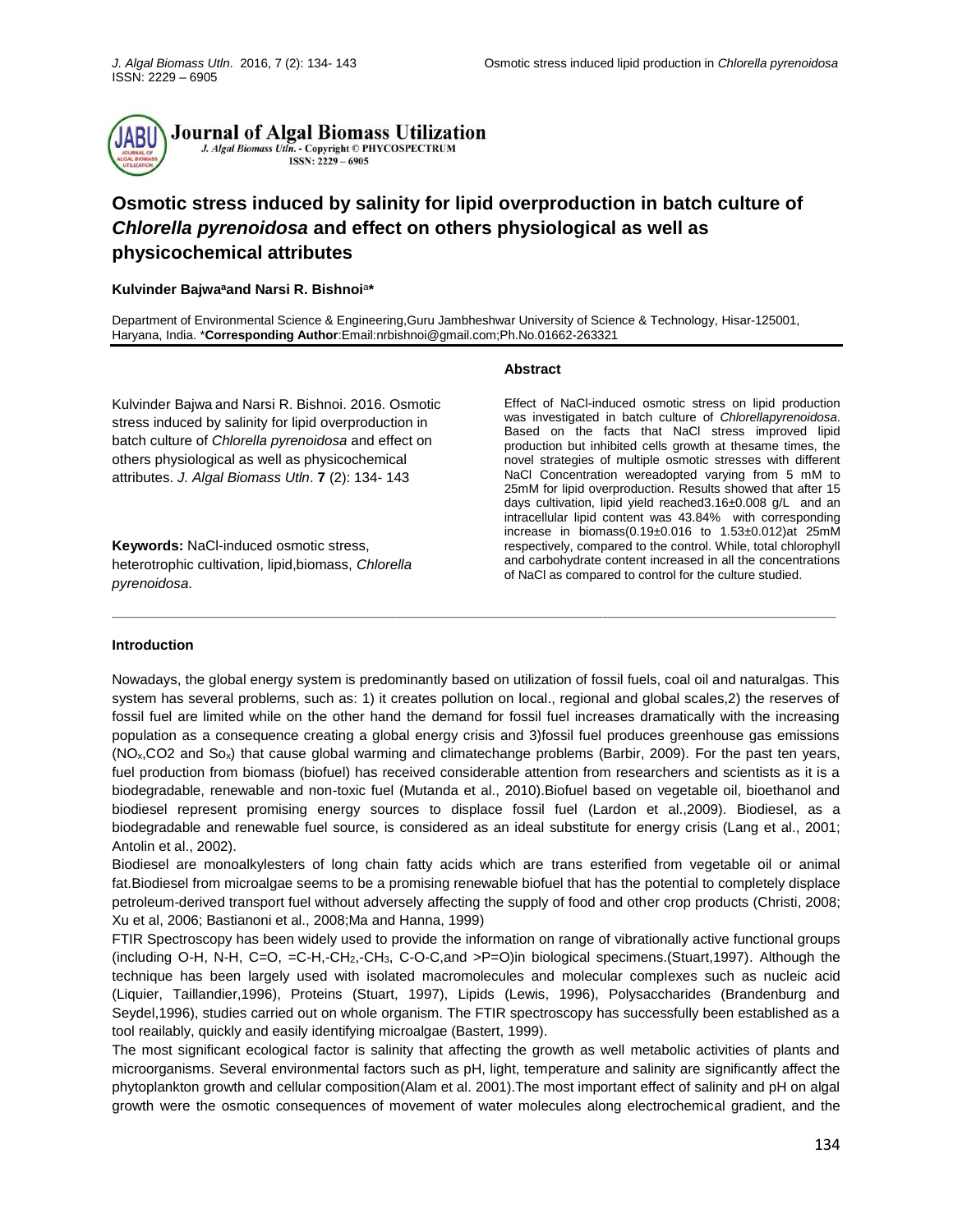flow of ions along electrochemical gradients.(Lobban and Harrison,1994).Variation in the salinity of water distress the growth as well as metabolism and photosynthetic activity of phytoplankton organisms. (Moisander et al.,2002; Lartigue et al.,2003)

It was reported that high concentration of salinity can stimulate accumulation of intracellular lipid in microalgae (Rao et al., 2007).Although salt-induced osmotic stress can stimulate lipid accumulation,its effects on cell growth is scarcely known. On the other hand, high salt conditions have been found to significantly enhance lipid formation. Upon changing the sodium chloride concentration from 10 to 20 gl<sup>-1</sup> in a culture of N. laevis, the synthesis of total lipids, the production of eicosapentaenoic acid (EPA) and the accumulation of polar lipids increased while the synthesis of neutral lipids decreased.(Chen et al. 2008). Plant cells are generally able to live within a certain range of enhanced salt concentrations or changing salinities, since most probably all life originated in the oceans, i. e. a highly saline environment. However, during evolution, the degree ofsalt resistance and salt tolerance became very divergent among the present-dayaquatic organisms. Algae (and cyanobacteria) have attracted considerable attentionin this respect, since they are inhabitants of biotopes characterized by changingsalinities and can serve as model organisms or a better understanding of salt acclimationin the more complex physiological processes of higher plants. (Bohert and Jensen,1996,Fogg 2001, Bohnert, H.J., SheveIeva, E.1998).The aims of the present study was to know the effect of NaCl concentration on the lipid and chlorophyll, biomass and other cellular components of Chlorella sps.in the laboratory conditions. All experiments were conducted in triplicate, and results were expressed as means of the replicates along with standard deviation  $(\pm SD)$ .

## **Material and methods**

## *Isolation of algal species*

The experimental organism green microalga*Chlorellasp*. was isolated from water sample collected from a freshwater pond from village Shahidaawaali, Sirsa (Haryana).Purified culture of *Chlorella*spp. was obtained by repeated streaking and plating at pH 7.0±1 using standard isolation and culturing techniques in BG-11 medium. The purified algal sample was cultivated on BG-11 medium and maintained by regular sub culturing. To study the impact of NaCl, the algal species was cultured in BG-11 medium modified with varying 5 level salt concentrations (5 mM to 25 mM). To investigate the effect of salinity on *Chlorella*spp. the experiments were carried out in 250 ml Erlenmeyer flasks each containing 100 ml of BG-11 medium incubated at 25°C in an orbital shaker set to120 rpm in BOD incubator cum shaker for 15 days and control culture in BG-11 media was also run parallel. The samples were drawn on 15th day and were subjected to analysis for various physiological and biochemical parameters. All the experiments were carried out in triplicates.

#### *Identification of algal isolate*

The algal cells were observed under light microscope for their morphological features and other cellular details**.**Purified algal species was identified with the help of algal identification guide on the basis of morphological features under the light microscope.

## *Nile Red fluorescence microscopy:*

Thirty two algal samples that had high lipid content and biomass were selected for further study.

Based on preliminary procedure for improved Nile red staining, Microalgal cells (0.5 ml) were collected by centrifugation at 5000 rpm (Rotation per minute) for 10 min and washed with distilled water after that washed with physiological saline solution (0.5 ml) several times. Further algal samples immersed in Nile red solution (0.5 mg/ml-1 in acetone), mixed with 50 ml glycerol: water mixture (75:25),gently vortex for 1min.After 15 minutes of incubation in darkness, the fluorescence of algal samples was measured with fluorescence Olympus Magnus microscope having 420 nm to 580 nm absorption and emission wavelength respectively.

# *Fourior transform infrared analysis (FTIR)*

A known quantityof lyophilized dried biomass was taken, mixed with KBR powder and ground well to fine mixture. The mixture was pressed to a disc using aHydraulic press in to tablets. The disc was subjected to FTIR spectral measurement in the frequency range of 4000−400 cm<sup>-1</sup>. The algal powder was characterized using Fourier Transfer Infrared Spectrophotometer.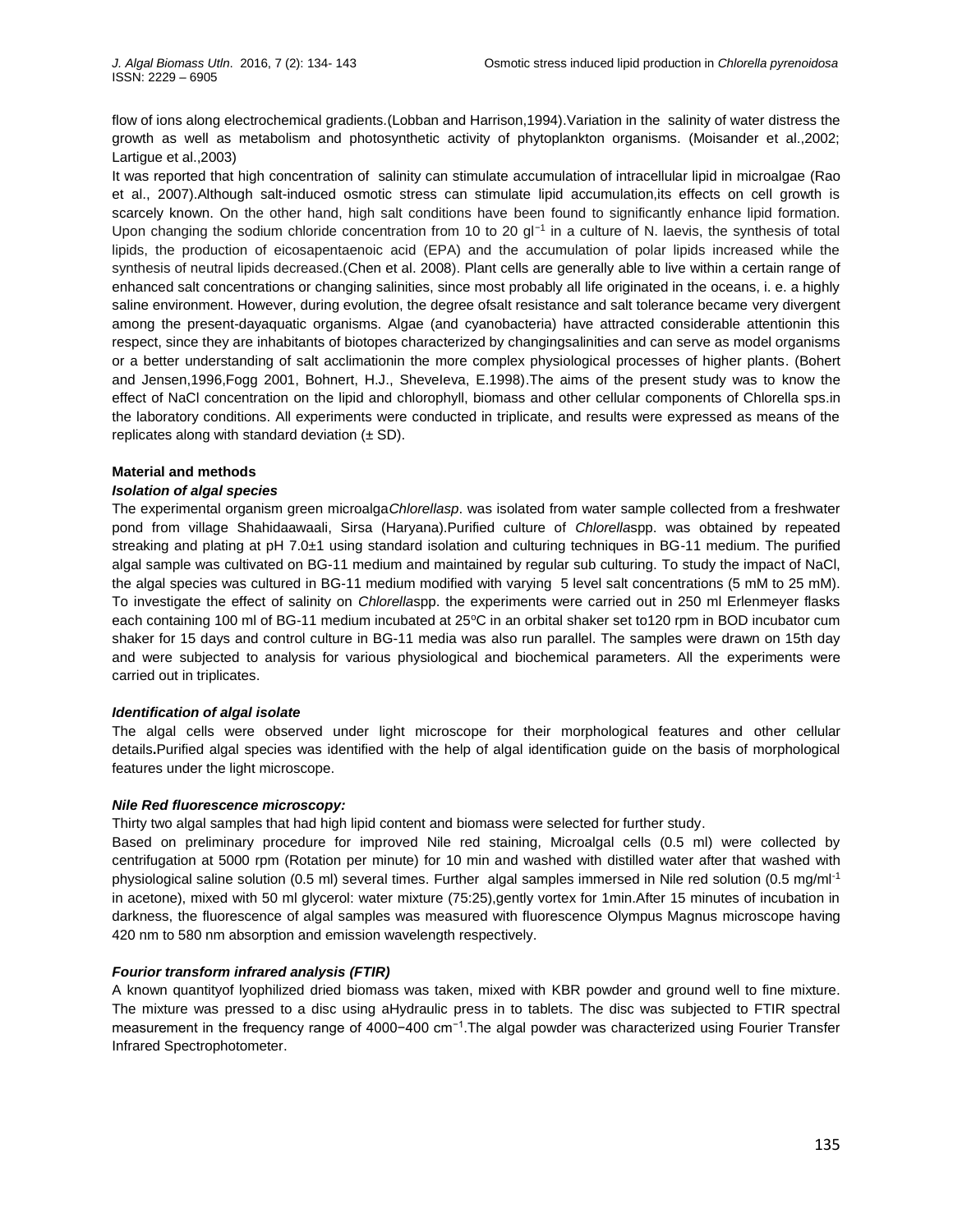## *Estimation of cellular components*

### *Lipid extraction and estimation*

Total lipids were extracted by mixing methanol-chloroform (2:1.5 v/v) with the algal samples using slightly modified version of Bligh and Dyer's method (Bligh and Dyer 1959). Algal biomass pellet was collected by centrifuging 50 mL of the algal culture at 5,000 rpm for 10 min. The supernatant was discarded, and the algal biomass was incubated for 24 h at 25 °C in a mixture of 2 mLmethanol and 1.5 mL chloroform. The mixture was then vortexed for 2 min, followed by the addition of 1.5 mL of chloroform and agitation again for 1 min. The mixture was amended with 1.8 mL distilled water followed by 2 min of vigorous agitation. It was then centrifuged for 10 min at 2,000 rpm, and a lower lipid layer was separated carefully using Eppendroff micropipettes in a clean previously dried (104 °C) and preweighed 15-mL glass centrifuge tube. The chloroform phase was evaporated near to dryness in a water bath at 70 °C, and the residue was dried further at 104 °C for 30 min. Lipid content was described as percentage dcw.

## *Dry Biomass estimation*

Dry cell biomass was measured as the cell density (dcw, g/l) at OD625 of an 11-day-old culture at dilutions ranging from 0.2to 1.0. The dry biomass was calculated using the regression

equation as the relationship given by Yount (2006):  $y = 0.1015x + 0.2071$ ,  $R^2 = 0.9456$ *Total chlorophyll estimation*

Chlorophyll content of the algae was estimated spectrophotometrically at 650 and 665nm Chlorophyll (MacKinney, 1941). The concentration of chlorophyll was calculated using the formula: Total chlorophyll ( $\mu$ g/mL) = 2.55  $\times$  10<sup>-2</sup> E650 + 0.4 1× 0<sup>-2</sup> E665× 10<sup>3</sup>

## *Carbohydrate Estimation*

Carbohydrate was determined at 625 nm by Anthrone reagent method (Dubois et al. 1956).

Standard curve prepared by using graded conc. of glucose dilution ranging from 0.2 to 1  $y = 0.636x + 0.0592$ ,  $R^2 = 0.9595$ 

# *Total Protein estimation*

Protein content was estimated at 660 nm by the method of Lowry and coworkers (Lowry et. al.1951). Protein concentration was calculatedfrom the standard curve prepared with bovine serum albumin (BSA).  $y = 0.1097x - 0.0005$ ,  $R^2 = 0.9989$ 

# **Result and discussion**

In the present investigation, fresh water green microalga has been isolated from enriched mixed culture by standard isolation technique. Further characteristics and morphological features of the isolate have demonstrated its close similarity with genus *chlorellapyrenoidosa*.Its cells characteristicsare emerald-green coloured spherical, unicellular in shape. Nile red staining showed bright yellow to yellow-gold fluorescent are round bodies signifies that *Chlorella* species have substantial amount of lipid content.



**Figure1.Light microscope image of** *Chlorella pyrenoidosa.***(100 <sup>x</sup>)with immersion oil**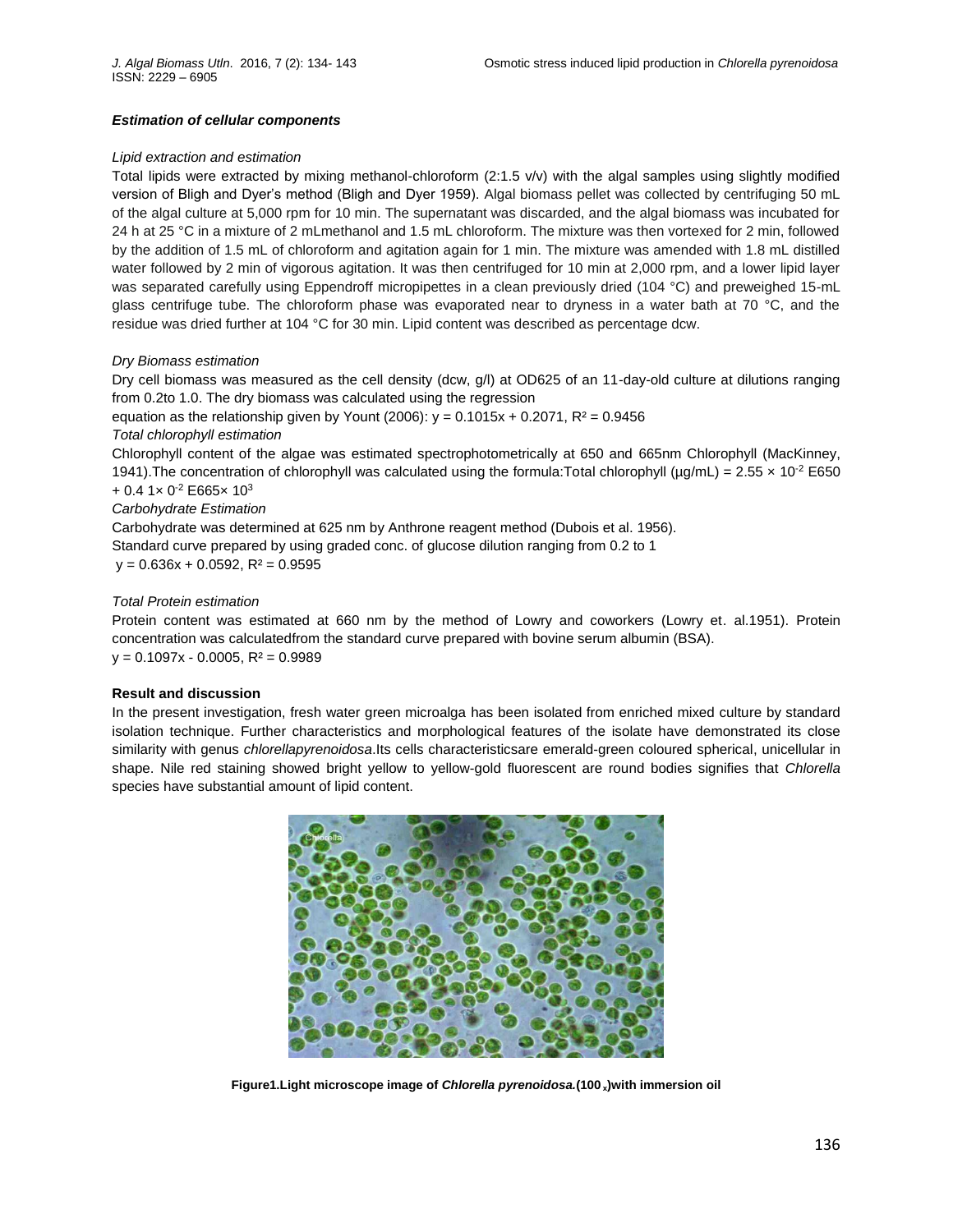

**Figure 2. Nile red fluorescence of representative microalgal cells. All cells were observed for yellow-gold fluorescence with nile red stain using excitation band pass filter of 420 nm and emission band pass filter of 585 nm. The bright yellow to yellow-gold fluorescent are round bodies.**



**Figure3. FTIR spectra for** *Chlorellapyrenoidosa*

FTIR spectra (Figure 2 in relation to specific functional groups (Table1).Each peak consigned a functional group. The molecular assignments of FTIR bands are based on published data phytoplankton, bacteria and other biological materials. In this study chlorella vulgaris protein spectra characterized by strong peaks 1651 cm-1 (amide I) and 1559cm-1 (amide II). These bands were due primarily to C=O stretching vibration and a combination of N-H and C-H Stretching vibrations in amide complexes. Lipid and carbohydrates were characterized by strong vibrations the C-H 2927cm<sup>-1</sup>,due to -CH2 symmetric as well as asymmetric stretching.C-O-C of polysaccharides at 1078 cm<sup>-1</sup>,1023 cm<sup>-</sup> 1 respectively(Brandenburg, Seydel, 1996) while carbohydrates are the strongest absorbers between 1244 and 1023 cm-1 . Several other classes of compounds, such as nucleic acids have functional groups with absorption bands in the same region of the spectrum. The strongest peaks 1559 and 1408 shows that bending modes of methyl groups of protein. The peak 1244 shows carboxylic acid present in chlorella spp.(Benning,et al.,2004). In this study ,the close correlation between the peaks and the existence of with band 2 (29.27) suggested that lipid content very high and also carbohydrate, nucleic acid also present in *chlorellapyrenoidosa.*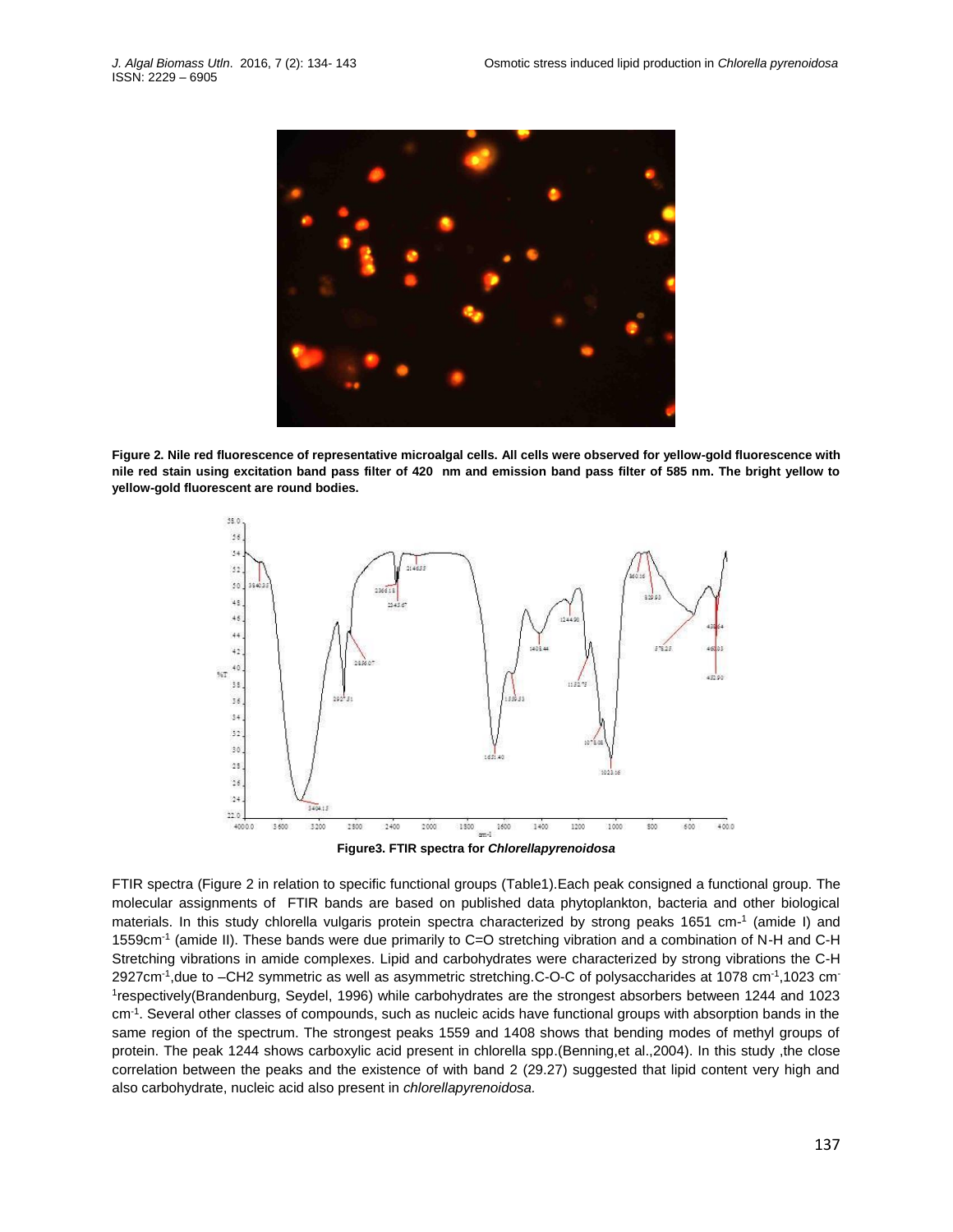h

| <b>Band</b>    | Main peaks in cm <sup>-1</sup>                     | <b>Typical</b><br>band<br>vibration | Wave<br>number  |  |  |  |  |  |  |
|----------------|----------------------------------------------------|-------------------------------------|-----------------|--|--|--|--|--|--|
|                |                                                    |                                     | range $cm^{-1}$ |  |  |  |  |  |  |
| 1              | Water V(O-H) stretching                            | 3404                                | 3029-3639       |  |  |  |  |  |  |
|                | Protein V(N-H) stretching                          |                                     |                 |  |  |  |  |  |  |
| $\overline{2}$ | Lipid -carbohydrate mainly Vas (CH2) and Vs        | 2927                                | 2809-3012       |  |  |  |  |  |  |
|                | (CH2) stretching                                   |                                     |                 |  |  |  |  |  |  |
| 3              | Protein amide I band mainly V(C=O) stretching      | 1651                                | 1583-1709       |  |  |  |  |  |  |
| 4              | Protein amide II band mainly $\sigma(N-H)$ bending | 1559                                | 1481-1585       |  |  |  |  |  |  |
|                | V(C-N) stretching                                  |                                     |                 |  |  |  |  |  |  |
| 5              | Protein oas (CH2) and                              | 1407                                | 1400-1477       |  |  |  |  |  |  |
|                | $\sigma$ s(CH3) bending of methyl                  |                                     |                 |  |  |  |  |  |  |
|                | lipid as (CH2) bending of methyl                   |                                     |                 |  |  |  |  |  |  |
| 6              | Nucleic acid (other phosphate containing           | 1244                                | 1191-1356       |  |  |  |  |  |  |
|                | compounds) Vas> P=0 stretching of phosphodi-       |                                     |                 |  |  |  |  |  |  |
|                | esters                                             |                                     |                 |  |  |  |  |  |  |
| $\overline{7}$ | Carbohydrate V (-O-C) of polysaccharides.          | 1078                                | 1072-1099       |  |  |  |  |  |  |
|                | Nucleic acid (other phosphate containing           |                                     |                 |  |  |  |  |  |  |
|                | compounds) Vas> P=0 stretching of phosphor -       |                                     |                 |  |  |  |  |  |  |
|                | diesters                                           |                                     |                 |  |  |  |  |  |  |
| 8              | Carbohydrate V(C-O-C) of polysaccharides           | 1023                                | 980-1072        |  |  |  |  |  |  |

#### **Table.1Tentative assignment of bands found in FTIR spectra of** *Chlorella vulgaris*

## **Table.2 Effect of salinity (mM) on physiochemical components of** *Chlorella* **sp.**

| NaCI,<br>Conc.<br>(Mm) | <b>Biomass</b><br>g/l | Total lipid g/l  | Lipid<br>(DCW%)  | <b>Total</b><br>chlorophyll<br>mg/ml | Total<br>Carbohydrates<br>mg/ml | <b>Total Protein</b><br>mg/ml |
|------------------------|-----------------------|------------------|------------------|--------------------------------------|---------------------------------|-------------------------------|
| Control                | $0.19 \pm 0.016$      | $1.92 \pm 0.012$ | 10.19±0.85       | $1.64 \pm 0.065$                     | $0.35 \pm 0.024$                | $0.14 \pm 0.0057$             |
| 5mM                    | $0.32 \pm 0.016$      | $2.59 \pm 0.016$ | $12.57 \pm 0.56$ | $3.61 \pm 0.41$                      | $0.41 \pm 0.016$                | $0.13 \pm 0.0053$             |
| $10 \text{ mM}$        | $0.37 \pm 0.008$      | $2.70 \pm 0.026$ | $13.59 \pm 0.18$ | $3.50 \pm 0.36$                      | $0.47 \pm 0.036$                | $0.11 \pm 0.024$              |
| $15 \text{ mM}$        | $0.43 \pm 0.008$      | $2.78 \pm 0.008$ | $15.46 \pm 0.24$ | $3.21 \pm 0.45$                      | $0.51 \pm 0.024$                | $0.098 \pm 0.0028$            |
| 20 mM                  | $1.23 \pm 0.008$      | $3.16 \pm 0.008$ | $40.66 \pm 2.1$  | $2.72 \pm 0.19$                      | $0.54 \pm 0.012$                | $0.084 \pm 0.0021$            |
| 25 mM                  | $1.53 \pm 0.012$      | $3.49 \pm 0.016$ | $43.84 \pm 0.40$ | $3.72 \pm 0.20$                      | $0.52 \pm 0.037$                | $0.064 \pm 0.0028$            |

Each value is the mean of three replicates ± standard deviation. Significant difference with respect to the corresponding control. p≤ 0.05)

In the present study effect of salinity on *Chlorella sp*. have been investigated for various physicochemical components of chlorella spp. It have been found that with increasing level of salinity, biomass (g/l)and total lipid(dcw%) contents also increased at various level of salinity ranging from 5 mM to 25 mM .The result indicated that highest algal biomass concentration was found to be 1.53±0.012 at 25 mM as compared to control, it subsequently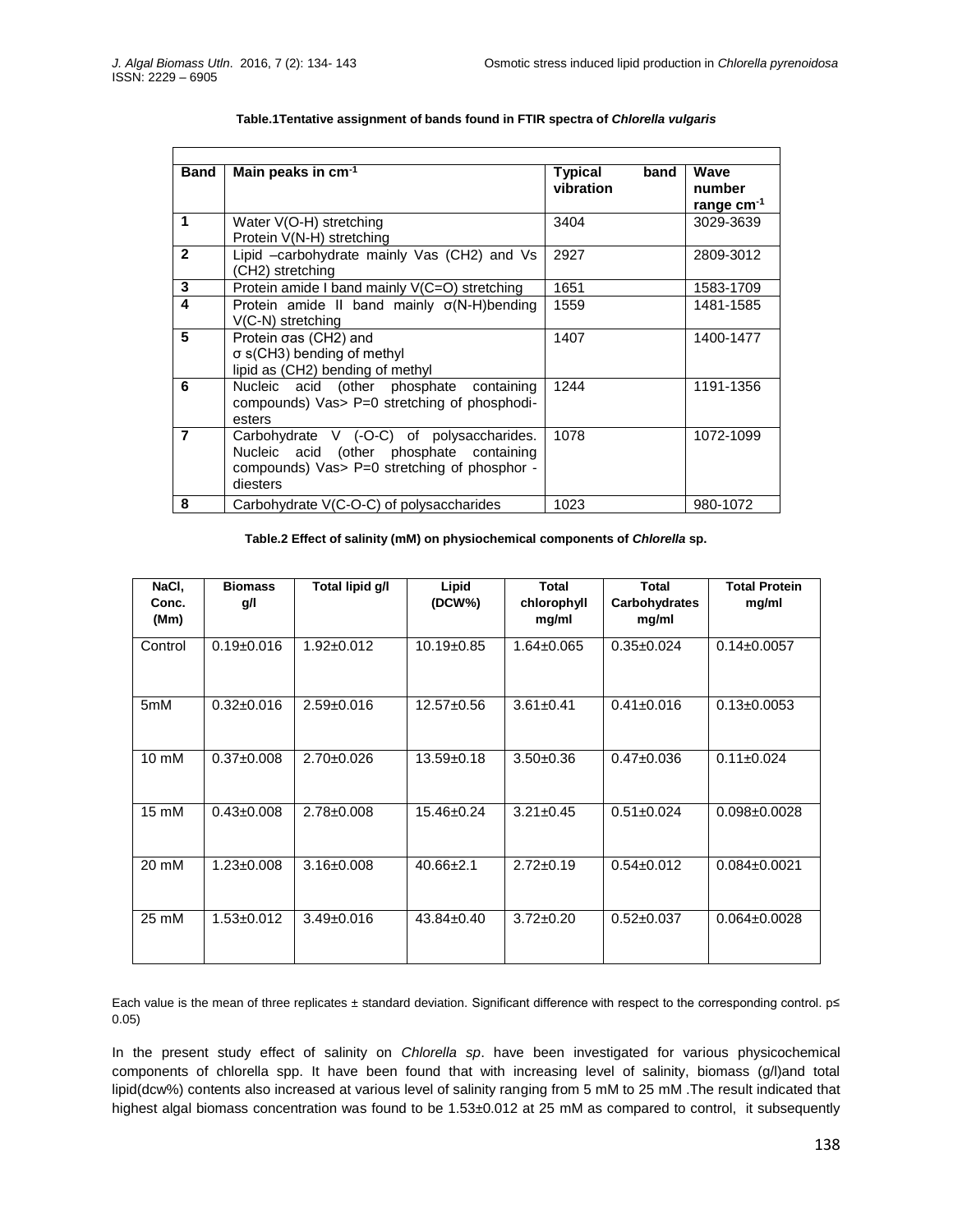increased with increasing concentration of salinity as shown in Table 2.,Fig.4.Lipid content(Dcw%) also enhanced from(12.57±0.56 to 43.84±0.40)with increasing the salinity.(Table2.Fig.5). The increase in lipid content at higher NaCl concentration may be due to adaptation under stress conditions which help in accumulation of lipid content and these results are in accordance with the finding of Takagi and his coworkers (Takagi *et al.,*2006) in *Dunaliella* cells. Xu et al 2012,investigated Effect of NaCl-induced osmotic stress on lipid over production in *Chlorella vulgaris*.

Initially total chlorophyll content declined up to 20 mM level of salt concentrations ,further again increased at 25mM.(Table.2,Fig.6).According to Moradi and Ismail (2007), reduced chlorophyll contents at higher salinities are due to decrease in photosynthetic rate because of salt osmotic and toxic ionic stress. Many previous studies reported that the cultivation with higher saline concentrations had lower chlorophyll and protein contents (Vonshak et al. 1996). It has also been reported that chlorophyll is the primary target to salt toxicity limiting net assimilation rate, resulting reduced photosynthesis and reduced growth (Rai 1990; Rai and Abraham 1993).

Carbohydrate contents increased in all the concentrations of NaCl except 25mM for all the cultures studied (Table 2,Fig 7). Many previous studies reported that carbohydrates synthesis was stimulated by stress conditions (Warr et al. 1985; Tomaselli et al., 1987). Gill et al. (2002) made an observation that soluble sugars play an important role in the osmotic regulation of cells during reproduction and stress conditions.

*Chlorella sp*. exhibited total protein concentration also declined at various level of salinity from 0.14±0.0057 to 0.064±0.0028) in comparison to control.(Table 2,Fig.8).According to Hiremath and Mathad,2010,total protein concentration decreased at various concentration of salinity(0.1 to 2) in *Chlorella* Beijerinck. The present results are in agreement with the results of sheik et al. (2006). Hageman et al. (1990) found complete blockage of protein synthesis in cyanobacteria. Many previous studies reported that stress cells have lower protein synthesis capacity increasing lipid and carbohydrate metabolism (Warr et al. 1985; Tomaselli et al. 1987).



**Figure 4.Effect of salinity on biomass of** *Chlorella* **sp. Error bars represent the SD from three replicates.**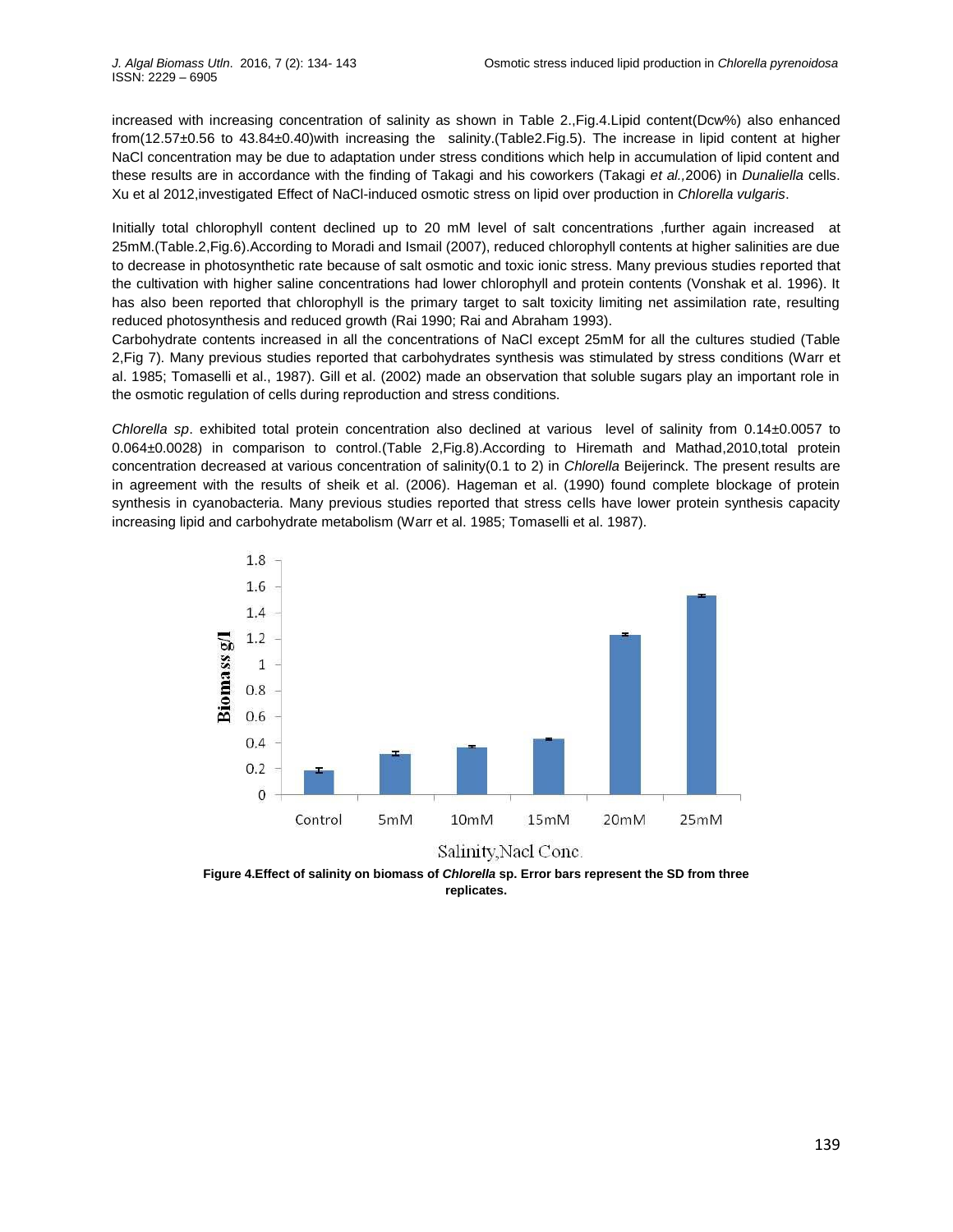

**Figure 5.Effect of salinity on total lipid content(DCW%). Error bars represent the SD from three replicates**.



Figure 6.Effect of salinity on total chlorophyll (µg/ml). Error bars represent the SD from three **replicates.**



Salinity, Nacl Conc.

**Figure 7.Effect of salinity on total carbohydrates (mg/ml). Error bars represent the SD from three replicates.**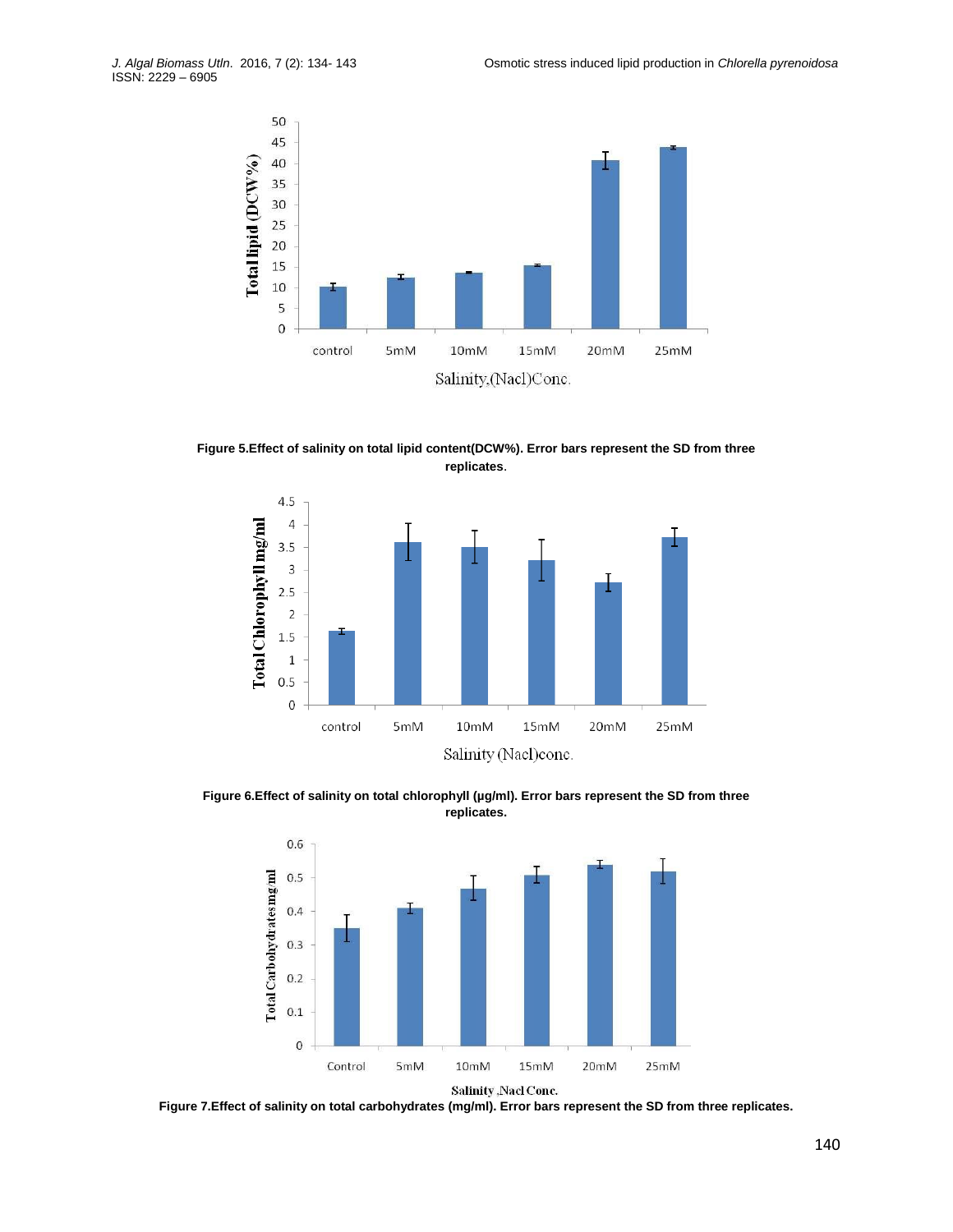

**Figure 8.Effect of salinity on total protein (mg/ml). Error bars represent the SD from three replicates.**

## **Conclusions**

The effect of various concentrations of NaCl on the isolated algal species of *Chlorella pyrenoidosa.* showed, increased biomass yield at various level of NaCl concentration(5mM to 25Mm) as compared to control. Increase in concentration of salinity stimulated in lipid accumulation in chlorella sp. was ranging from lipid content 1.92±0.012 to 3.49±0.016 and lipid yield ranges 10.19% to 43.84% respectively. While, total chlorophyll and carbohydrates content raised all told the concentrations of NaCl as compared to control for the culture studied. Chlorella exhibited in turn decline within the total proteins content at the NaCl concentrations as compared to regulate. These helpful properties indicated that, adaptation of the algae to salinity was characterized by the buildup of chlorophyll, carbohydrates and protein. In this study ,FTIR spectra shows ,the close relationship between the peaks and the existence of with band 2 (29.27) suggested that lipid content very high and also carbohydrate, nucleic acid also present in *chlorellapyrenoidosa.*

### **Acknowledgement**

The authors are thankful to the Dr. R. Dhandapani, Department of Microbiology ,Periyar University, Salem(Tamil Nadu) India for providing the necessary help in the identification of algal species. The authors also wish to thank the University Grant Commission (MANF,SRF) for the financial support.

#### **References**

Alam M.G., Jahan M.N, Wei B. and Maekawa (2001).Effect of Environmental factor on the seasonally change of phytoplankton population in a closed fresh water pound.*Envir.Int*.27:363-371.

Antolin G., Tinaut F.V, Briceno Y (2002).Optimization of biodiesel production by sunflower oil transesterification. *Bioresour. Technol*.83: 111-114.Barbir F(2009). Transition to renewable energy systems with hydrogen as an energy carrier, *Energy*.34: 308-312

Bastert H. C. Korting, Traenkle. P and. Schmalreck A. F (1999).Identification of dermatophytes by Fourier Transform Infrared Spectroscopy. Mycoses ISSN 09333.42:525-528.

Bastianoni S., Coppola F., Tiezzi E., Colacevich A., Borghini F., Focardi S (2008). Biofuel potential production from the Orbetello lagoon macroalgae : A comparison with sunflower feedstock. *Biomass Bioenergy*, 32(7): 619-628.

Benning L. G., Phoenix V., Yee R. N. and Tobin M. J (2004) .Molecular characterization of *cyanobacterial* silification using synchrotron infrared micro-spectroscopy. *Geocimica et Cosmochimica acta*. 68:729-741**.**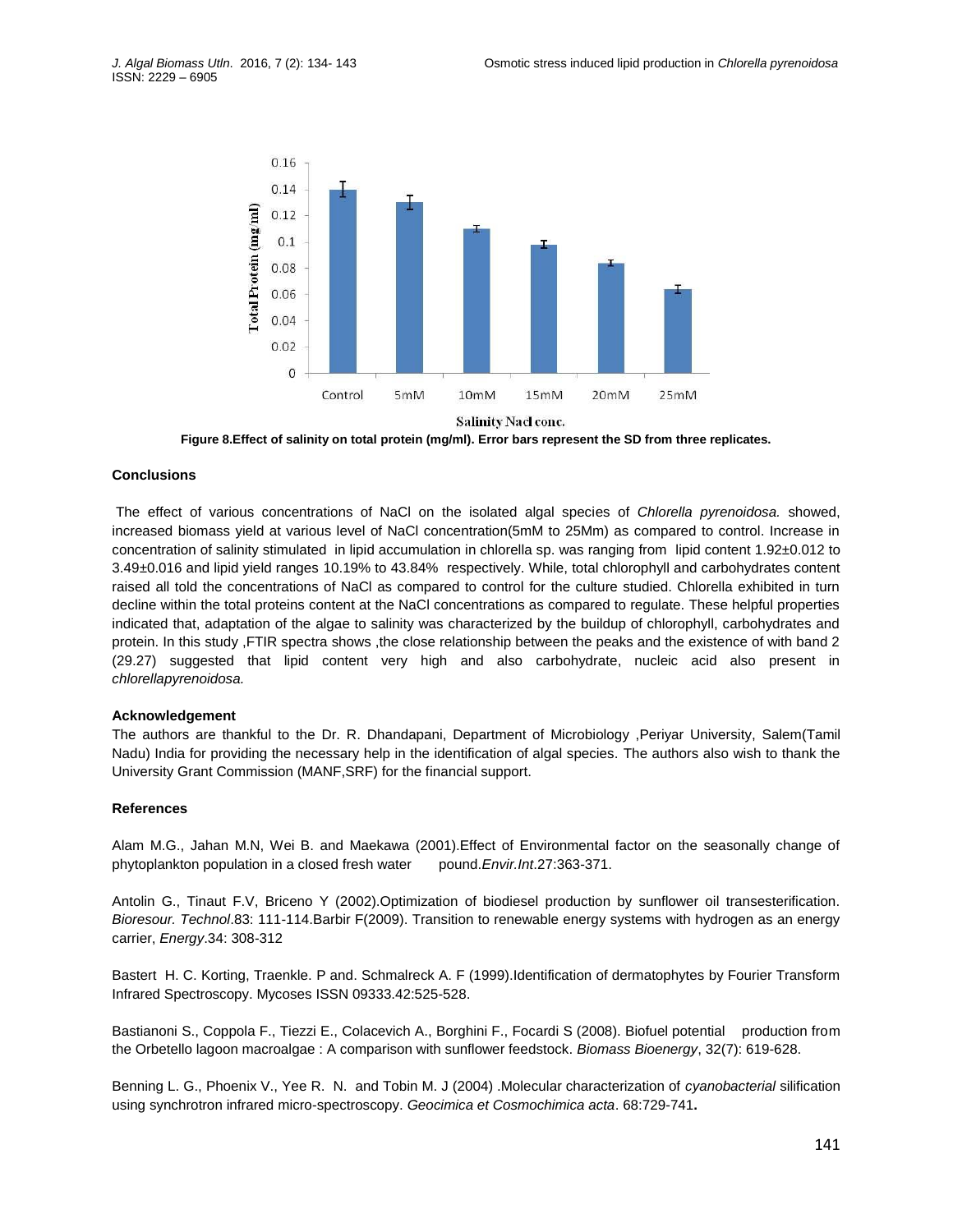Bligh E.G. and Dyer W.J. (1959) A rapid method of total lipid extraction and purification, *Canadian Journal Biochemical Physiology,* 39: 911-917

Bohnert H. J., Jensen R.G(1996). Metabolic engineering to the increased salt tolerance-the next step, "*Aust. J. Plant Physiol*.", 23:661-667.

Bohnert H.J., Sheve Ieva, E., Plant stress adaptations making metabolism move. *Curr Opin. Plant Biol*.", 1, 1998,2 67-274.

Brandenburg K. and Seydel U. (1996)Fourier Transform Infrared Spectroscopy of cell surface polysaccharides", In H. H. Manstsch and D. Chapman, Infrared Spectroscopy of biomolecules, Wiley: *Chi Chester.* 203-278**.**

Chisti Y., 2008, Biodiesel from microalgae beats bioethanol, *Trend in Biotechnology*, 26(3): 126-131

Dubois M. Gilles A.K., Hamilton, J.K. Rebes, P.A. and Smith. F (1956) Colorimetric method for detemination of sugars and related substances. *Anal. Chem*. 28: 350-356.

Fogg G.E. (2001) Algal adaptation to stress - some general remarks, in R a i, L.C.,G a u r, J.P. (Eds.), Algal adaptation to environmental stresses, S*pringer, Berlin*, t - 1 9

Gill P.K., Sharma, A.D., Singh, P. and Bhullar, S.S( 2002) Osmotic stress induced changes in germination, growth and soluble sugar contents of *Sorghum bicolor* (L.) Moench seeds under various abiotic stresses. *Plant Physiol*. 128:  $12 - 25.$ 

Hageman, M.L. Wolfel and Kruger, B(1990). Alterations of protein synthesis in *Syncechocytes* Sp. PCC 6803 after salt shock. *J. Gen. Microbiol*.136: 1390-1399.

Hiremath Shaila and Mathad Pratima(2010) Impact of Salinity on the Physiological and Biochemical Traits of *Chlorella vulgaris* Beijerinck. *J. Algal Biomass Utln*. **1** (2): 51-59

Lang X., Dalai A.K., Bakhshi N.N., Reaney M.J, Hertz P.B (2001).Preparation and characterization of biodiesels from various bio oils. *Biores. Technol*. 80: 53-62.

Lardon L., Helias A., Sialve B., Steyer J.P., and Bernard O(2009).Life cycle assessment of biodiesel production from microalgae. *Environment Science and Technology*, 43(17): 6475–6481

Lewis R. N. and McElhancy R. N.(1996).Fourier Transform Infrared Spectroscopy in the study of hydrated lipids and lipid bilayer membranes", in H. H. Manstsch and D. Chapman, Infrared Spectroscopy of biomolecules. *Wiley: chichester*.159-202**.**

Liquir J and Tailander.E(1996).Infrared Spectroscopy of nucleic acids", in H. H. Manstsch and D. Chapman, Infrared Spectroscopy of biomolecules, *Wiley: chichester.* 131-158**.**

Lobban C.S. and Harrison P.J.(1994).Temperatures and salinity in (eds)Seaweed ecology and physiology. *Cambridge Univ.Press*.210-240.

Lowry O.H. Rosenbrough N.J. Farr A.L. and Randall R.J(1951) Protein measurement with the Folin Phenol reagent. *J. Biol. Chem*. 193: 265-275.

Ma F.R., Hanna M. A(1999). Biodiesel production: A review. *Biores. Technol*. 70: 1–15.

Mackinney G.( 1941) Absorption of light by Chlorophyll solutions*. J. Biol. Chem*. 140: 315-319